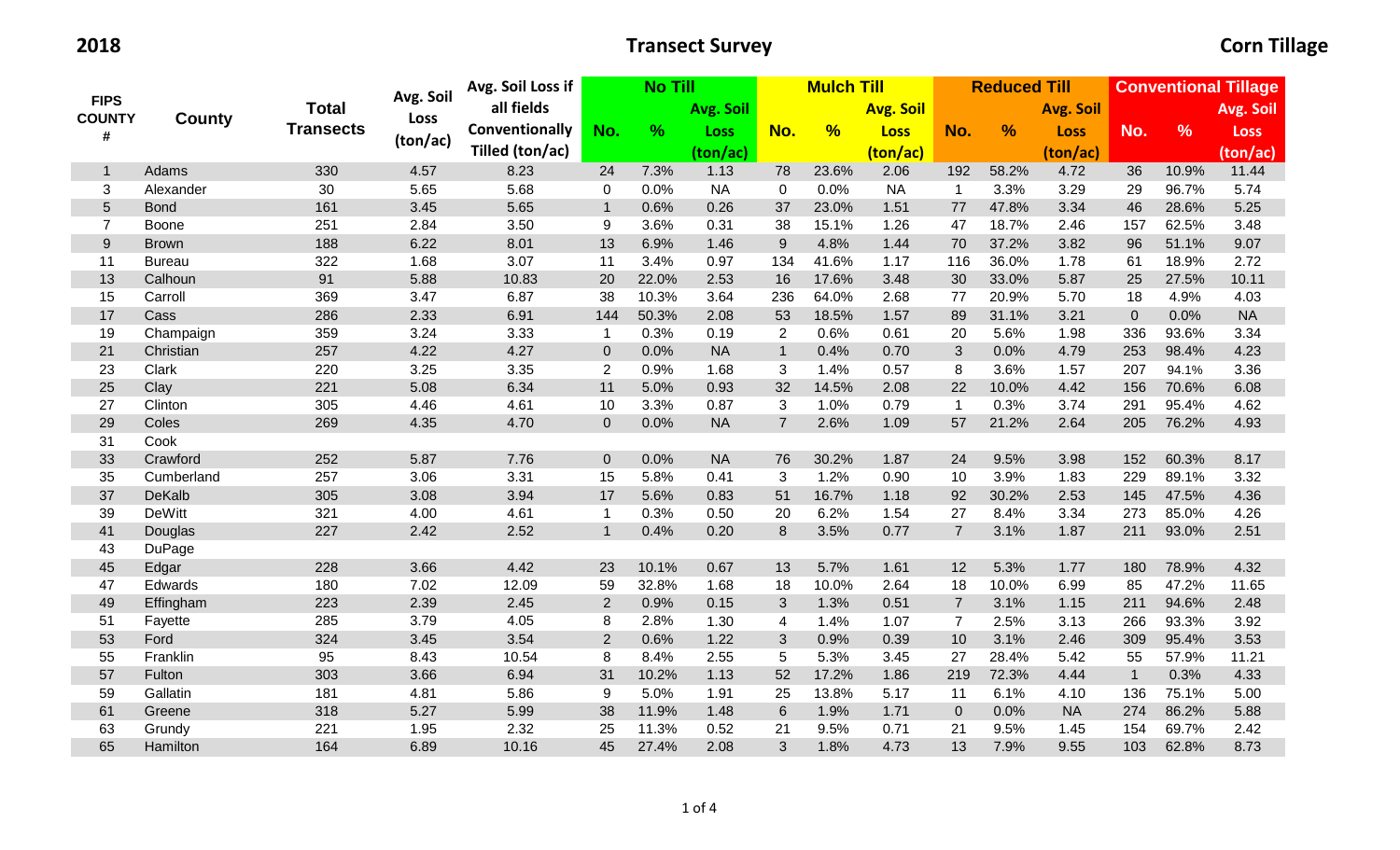|                    |                  |                  |           | Avg. Soil Loss if | <b>No Till</b> |               |                  |                | <b>Mulch Till</b> |                  |                | <b>Reduced Till</b> |                  | <b>Conventional Tillage</b> |               |             |  |
|--------------------|------------------|------------------|-----------|-------------------|----------------|---------------|------------------|----------------|-------------------|------------------|----------------|---------------------|------------------|-----------------------------|---------------|-------------|--|
| <b>FIPS</b>        |                  | <b>Total</b>     | Avg. Soil | all fields        |                |               | <b>Avg. Soil</b> |                |                   | <b>Avg. Soil</b> |                |                     | <b>Avg. Soil</b> |                             |               | Avg. Soil   |  |
| <b>COUNTY</b><br># | County           | <b>Transects</b> | Loss      | Conventionally    | No.            | $\frac{9}{6}$ | Loss             | No.            | $\frac{9}{6}$     | <b>Loss</b>      | No.            | %                   | <b>Loss</b>      | No.                         | $\frac{9}{6}$ | <b>Loss</b> |  |
|                    |                  |                  | (ton/ac)  | Tilled (ton/ac)   |                |               | (ton/ac)         |                |                   | (ton/ac)         |                |                     | (ton/ac)         |                             |               | (ton/ac)    |  |
| 67                 | Hancock          | 254              | 3.43      | 5.99              | 11             | 4.3%          | 1.29             | 66             | 26.0%             | 1.24             | 115            | 45.3%               | 4.02             | 62                          | 24.4%         | 5.04        |  |
| 69                 | Hardin           | 9                | 12.36     | 12.80             | $\mathbf{0}$   | 0.0%          | <b>NA</b>        | $\pmb{0}$      | 0.0%              | <b>NA</b>        | $\overline{1}$ | 11.1%               | 15.00            | $\,8\,$                     | 88.9%         | 12.03       |  |
| 71                 | Henderson        | 316              | 3.61      | 7.53              | 38             | 12.0%         | 2.12             | 126            | 39.9%             | 3.19             | 137            | 43.4%               | 4.25             | 15                          | 4.7%          | 4.98        |  |
| 73                 | Henry            | 326              | 2.82      | 8.51              | 144            | 44.2%         | 0.92             | 74             | 22.7%             | 2.51             | 59             | 18.1%               | 3.81             | 48                          | 14.7%         | 7.84        |  |
| 75                 | <b>Iroquois</b>  | 229              | 2.10      | 2.68              | 14             | 6.1%          | 0.42             | 22             | 9.6%              | 0.53             | 57             | 24.9%               | 1.58             | 136                         | 59.4%         | 2.74        |  |
| $77 \,$            | Jackson          | 104              | 7.37      | 9.43              | 21             | 20.2%         | 2.35             | $\mathbf{1}$   | 1.0%              | 1.16             | $\overline{2}$ | 1.9%                | 8.30             | 80                          | 76.9%         | 8.74        |  |
| 79                 | Jasper           | 271              | 3.98      | 4.60              | 22             | 8.1%          | 1.31             | 5              | 1.8%              | 0.98             | 9              | 3.3%                | 3.25             | 235                         | 86.7%         | 4.32        |  |
| 81                 | Jefferson        | 119              | 8.69      | 11.76             | 11             | 9.2%          | 3.31             | $\overline{7}$ | 5.9%              | 3.00             | 40             | 33.6%               | 7.43             | 61                          | 51.3%         | 11.14       |  |
| 83                 | Jersey           | 209              | 4.72      | 8.81              | 39             | 18.7%         | 2.15             | 45             | 21.5%             | 2.80             | 64             | 30.6%               | 5.17             | 61                          | 29.2%         | 7.31        |  |
| 85                 | <b>JoDaviess</b> | 242              | 5.01      | 9.56              | 37             | 15.3%         | 1.01             | 109            | 45.0%             | 4.09             | 39             | 16.1%               | 6.93             | 57                          | 23.6%         | 8.05        |  |
| 87                 | Johnson          | 14               | 11.68     | 18.38             | 11             | 78.6%         | 11.09            | $\mathbf 0$    | 0.0%              | <b>NA</b>        | $\overline{2}$ | 14.3%               | 7.33             | $\overline{1}$              | 0.0%          | 26.76       |  |
| 89                 | Kane             | 140              | 2.00      | 2.48              | 9              | 6.4%          | 0.86             | 17             | 12.1%             | 0.83             | 22             | 15.7%               | 1.28             | 92                          | 65.7%         | 2.49        |  |
| 91                 | Kankakee         | 258              | 1.19      | 1.37              | 10             | 3.9%          | 0.40             | 25             | 9.7%              | 0.43             | 46             | 17.8%               | 0.68             | 177                         | 68.6%         | 1.48        |  |
| 93                 | Kendall          | 257              | 2.09      | 2.61              | $\mathbf{1}$   | 0.4%          | 0.14             | 13             | 5.1%              | 0.65             | 124            | 48.2%               | 1.63             | 119                         | 46.3%         | 2.75        |  |
| 95                 | Knox             | 237              | 1.81      | 5.55              | 74             | 31.2%         | 0.92             | 135            | 57.0%             | 2.01             | 24             | 10.1%               | 2.93             | 4                           | 1.7%          | 4.91        |  |
| 97                 | Lake             |                  |           |                   |                |               |                  |                |                   |                  |                |                     |                  |                             |               |             |  |
| 99                 | LaSalle          | 229              | 2.21      | 2.86              | 33             | 14.4%         | 0.25             | 14             | 6.1%              | 0.72             | 26             | 11.4%               | 1.98             | 156                         | 68.1%         | 2.80        |  |
| 101                | Lawrence         | 233              | 4.43      | 7.26              | 18             | 7.7%          | 1.56             | 19             | 8.2%              | 2.52             | 133            | 57.1%               | 4.64             | 63                          | 27.0%         | 5.36        |  |
| 103                | Lee              | 337              | 1.33      | 2.66              | 21             | 6.2%          | 0.25             | 165            | 49.0%             | 0.69             | 97             | 28.8%               | 1.72             | 54                          | 16.0%         | 3.01        |  |
| 105                | Livingston       | 302              | 2.88      | 3.77              | 38             | 12.6%         | 0.65             | 40             | 13.2%             | 0.82             | 27             | 8.9%                | 2.56             | 197                         | 65.2%         | 3.77        |  |
| 107                | Logan            | 301              | 1.99      | 4.79              | 109            | 36.2%         | 0.90             | 60             | 19.9%             | 0.82             | 117            | 38.9%               | 3.09             | 15                          | 5.0%          | 6.13        |  |
| 109                | McDonough        | 248              | 5.20      | 7.60              | 73             | 29.4%         | 2.98             | 26             | 10.5%             | 3.23             | 74             | 29.8%               | 5.72             | 75                          | 30.2%         | 7.55        |  |
| 111                | McHenry          | 209              | 4.76      | 7.82              | 60             | 28.7%         | 2.39             | 55             | 26.3%             | 2.33             | $\mathbf 0$    | 0.0%                | <b>NA</b>        | 94                          | 45.0%         | 7.69        |  |
| 113                | McLean           | 310              | 5.99      | 8.47              | 28             | 9.0%          | 1.64             | 98             | 31.6%             | 4.32             | 102            | 32.9%               | 7.05             | 82                          | 26.5%         | 8.14        |  |
| 115                | Macon            | 291              | 4.16      | 4.55              | $\mathbf{1}$   | 0.3%          | 0.25             | 19             | 6.5%              | 0.96             | 20             | 6.9%                | 3.42             | 251                         | 86.3%         | 4.48        |  |
| 117                | Macoupin         | 354              | 4.00      | 4.61              | 14             | 4.0%          | 0.61             | 32             | 9.0%              | 0.74             | 52             | 14.7%               | 2.73             | 256                         | 72.3%         | 4.86        |  |
| 119                | Madison          | 166              | 4.76      | 5.23              | $\mathbf{1}$   | 0.6%          | 0.46             | 9              | 5.4%              | 0.95             | 28             | 16.9%               | 2.70             | 128                         | 77.1%         | 5.51        |  |
| 121                | Marion           | 149              | 3.57      | 4.02              | 10             | 6.7%          | 0.87             | $\mathfrak{Z}$ | 2.0%              | 1.38             | $\overline{7}$ | 4.7%                | 1.59             | 129                         | 86.6%         | 3.94        |  |
| 123                | Marshall         | 346              | 1.23      | 4.67              | 79             | 22.8%         | 0.60             | 161            | 46.5%             | 0.96             | 104            | 30.1%               | 2.10             | 2                           | 0.6%          | 3.57        |  |
| 125                | Mason            | 299              | 2.51      | 5.24              | 19             | 6.4%          | 2.10             | 85             | 28.4%             | 1.16             | 193            | 64.5%               | 3.14             | $\overline{2}$              | 0.7%          | 2.88        |  |
| 127                | Massac           | 92               | 3.87      | 9.39              | 58             | 63.0%         | 1.94             | 6              | 6.5%              | 6.64             | 2              | 2.2%                | 3.20             | 26                          | 28.3%         | 7.57        |  |
| 129                | Menard           | 232              | 2.77      | 6.90              | 95             | 40.9%         | 1.12             | 34             | 14.7%             | 1.61             | 73             | 31.5%               | 4.06             | 30                          | 12.9%         | 6.18        |  |
| 131                | Mercer           | 231              | 2.76      | 6.71              | 102            | 44.2%         | 2.71             | 85             | 36.8%             | 2.81             | 42             | 18.2%               | 2.82             | 2                           | 0.9%          | 2.13        |  |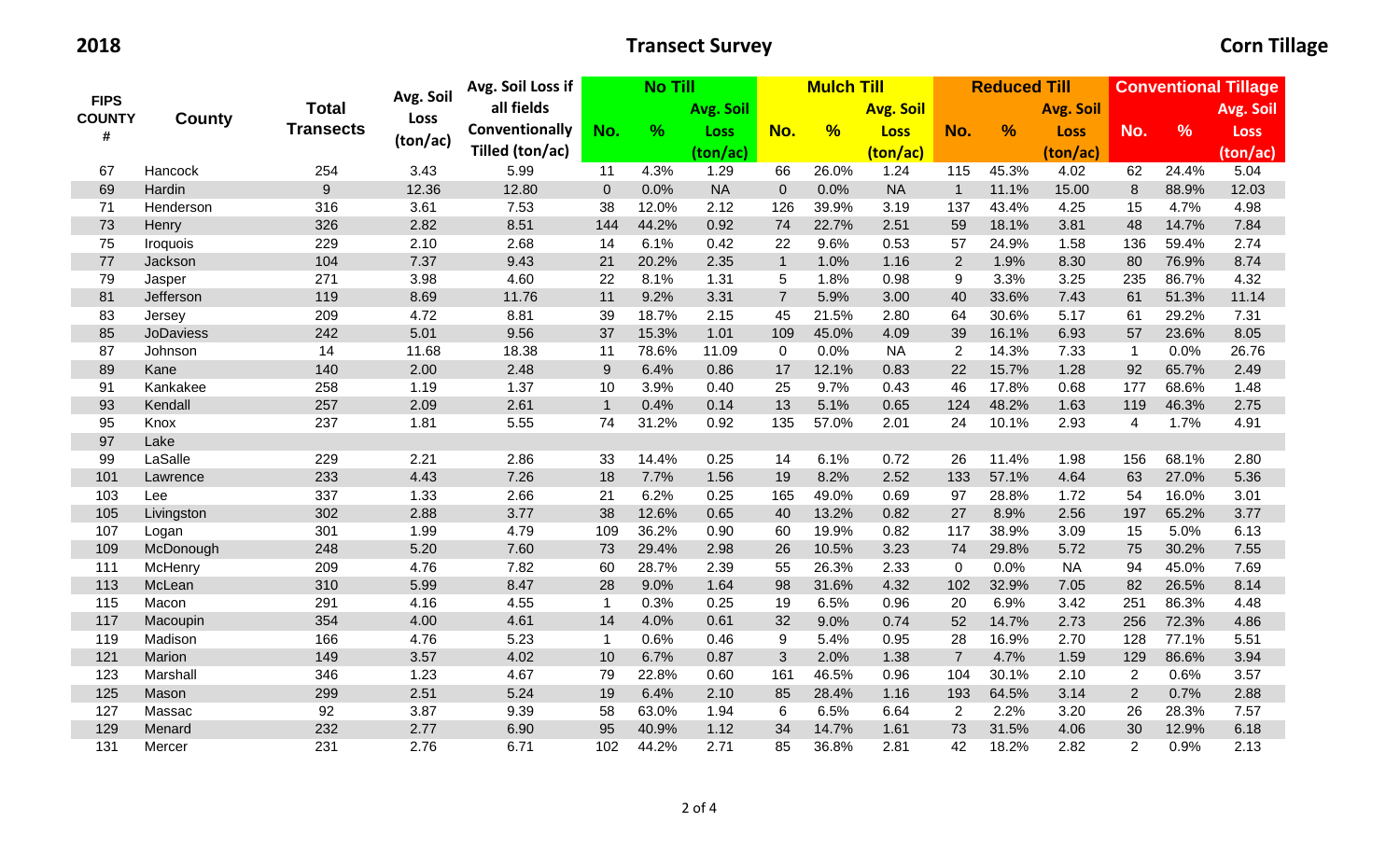|                    |              | Total            | Avg. Soil | Avg. Soil Loss if |                | <b>No Till</b> |             |                | <b>Mulch Till</b> |             |                  | <b>Reduced Till</b> |             | <b>Conventional Tillage</b> |               |             |  |
|--------------------|--------------|------------------|-----------|-------------------|----------------|----------------|-------------|----------------|-------------------|-------------|------------------|---------------------|-------------|-----------------------------|---------------|-------------|--|
| <b>FIPS</b>        |              |                  |           | all fields        |                |                | Avg. Soil   |                | <b>Avg. Soil</b>  |             |                  | <b>Avg. Soil</b>    |             |                             |               | Avg. Soil   |  |
| <b>COUNTY</b><br># | County       | <b>Transects</b> | Loss      | Conventionally    | No.            | $\frac{9}{6}$  | <b>Loss</b> | No.            | $\frac{9}{6}$     | <b>Loss</b> | No.              | $\frac{9}{6}$       | <b>Loss</b> | No.                         | $\frac{9}{6}$ | <b>Loss</b> |  |
|                    |              |                  | (ton/ac)  | Tilled (ton/ac)   |                |                | (ton/ac)    |                |                   | (ton/ac)    |                  |                     | (ton/ac)    |                             |               | (ton/ac)    |  |
| 133                | Monroe       | 167              | 4.75      | 12.89             | $\overline{4}$ | 2.4%           | 0.81        | 125            | 74.9%             | 3.71        | 22               | 13.2%               | 4.95        | 16                          | 9.6%          | 13.50       |  |
| 135                | Montgomery   | 236              | 3.52      | 4.06              | 5              | 2.1%           | 0.50        | 5              | 2.1%              | 1.44        | 52               | 22.0%               | 2.47        | 174                         | 73.7%         | 3.98        |  |
| 137                | Morgan       | 369              | 4.15      | 6.87              | 57             | 15.4%          | 1.32        | 30             | 8.1%              | 2.03        | 127              | 34.4%               | 4.26        | 155                         | 42.0%         | 5.52        |  |
| 139                | Moultrie     | 269              | 2.65      | 2.65              | -1             | 0.4%           | 0.13        | $\mathbf 0$    | 0.0%              | <b>NA</b>   | $\mathbf 0$      | 0.0%                | <b>NA</b>   | 268                         | 99.6%         | 2.66        |  |
| 141                | Ogle         | 361              | 3.54      | 5.17              | 36             | 10.0%          | 0.76        | 69             | 19.1%             | 1.99        | 126              | 34.9%               | 3.16        | 130                         | 36.0%         | 5.49        |  |
| 143                | Peoria       | 264              | 2.07      | 5.39              | 39             | 14.8%          | 0.81        | 113            | 42.8%             | 1.32        | 97               | 36.7%               | 3.20        | 15                          | 5.7%          | 3.74        |  |
| 145                | Perry        | 140              | 4.12      | 12.85             | 52             | 37.1%          | 2.70        | 52             | 37.1%             | 3.83        | 29               | 20.7%               | 6.35        | $\overline{7}$              | 5.0%          | 7.69        |  |
| 147                | Piatt        | 306              | 3.96      | 4.08              | $\mathbf{1}$   | 0.3%           | 0.64        | $\overline{7}$ | 2.3%              | 0.67        | 19               | 6.2%                | 2.37        | 279                         | 91.2%         | 4.16        |  |
| 149                | Pike         | 255              | 4.94      | 9.27              | 16             | 6.3%           | 1.86        | 75             | 29.4%             | 2.43        | 131              | 51.4%               | 6.04        | 33                          | 12.9%         | 7.76        |  |
| 151                | Pope         | 47               | 6.42      | 10.01             | 12             | 25.5%          | 1.68        | 5              | 10.6%             | 3.62        | $\,6$            | 12.8%               | 12.92       | 24                          | 51.1%         | 7.75        |  |
| 153                | Pulaski      | 46               | 17.16     | 23.61             | 16             | 34.8%          | 8.75        | $\pmb{0}$      | 0.0%              | <b>NA</b>   | $\boldsymbol{0}$ | 0.0%                | <b>NA</b>   | 30                          | 65.2%         | 21.65       |  |
| 155                | Putnam       | 150              | 0.96      | 4.18              | 54             | 36.0%          | 0.46        | 71             | 47.3%             | 1.08        | 25               | 16.7%               | 1.71        | $\mathbf 0$                 | 0.0%          | <b>NA</b>   |  |
| 157                | Randolph     | 215              | 8.63      | 11.80             | 32             | 14.9%          | 4.05        | 13             | 6.0%              | 4.73        | 35               | 16.3%               | 7.56        | 135                         | 62.8%         | 10.36       |  |
| 159                | Richland     | 233              | 5.80      | 6.65              | 27             | 11.6%          | 1.01        | $\overline{2}$ | 0.9%              | 0.73        | 10               | 4.3%                | 2.87        | 194                         | 83.3%         | 6.67        |  |
| 161                | Rock Island  | 217              | 4.18      | 9.22              | 104            | 47.9%          | 3.90        | 54             | 24.9%             | 3.81        | 41               | 18.9%               | 4.89        | 18                          | 8.3%          | 5.30        |  |
| 163                | St Clair     | 114              | 2.85      | 5.58              | -1             | 0.9%           | 0.16        | 56             | 49.1%             | 1.60        | 34               | 29.8%               | 3.76        | 23                          | 20.2%         | 4.65        |  |
| 165                | Saline       | 108              | 4.67      | 6.80              | 29             | 26.9%          | 4.74        | 16             | 14.8%             | 6.40        | 16               | 14.8%               | 3.50        | 47                          | 43.5%         | 4.43        |  |
| 167                | Sangamon     | 244              | 3.98      | 4.38              | 6              | 2.5%           | 1.27        | 12             | 4.9%              | 0.97        | 27               | 11.1%               | 2.63        | 199                         | 81.6%         | 4.42        |  |
| 169                | Schuyler     | 310              | 7.56      | 9.29              | 40             | 12.9%          | 0.96        | 15             | 4.8%              | 1.44        | 16               | 5.2%                | 6.66        | 239                         | 77.1%         | 9.11        |  |
| 171                | Scott        | 235              | 3.11      | 6.96              | 69             | 29.4%          | 1.40        | 13             | 5.5%              | 2.38        | 124              | 52.8%               | 3.68        | 29                          | 12.3%         | 5.03        |  |
| 173                | Shelby       | 394              | 4.28      | 4.91              | $\mathbf{0}$   | 0.0%           | <b>NA</b>   | $\overline{2}$ | 0.5%              | 0.81        | 137              | 34.8%               | 3.20        | 255                         | 64.7%         | 4.89        |  |
| 175                | <b>Stark</b> | 321              | 2.73      | 5.21              | 60             | 18.7%          | 0.96        | 50             | 15.6%             | 1.97        | 211              | 65.7%               | 3.41        | $\mathbf 0$                 | 0.0%          | <b>NA</b>   |  |
| 177                | Stephenson   | 360              | 3.19      | 5.82              | 56             | 15.6%          | 2.21        | 158            | 43.9%             | 2.20        | 89               | 24.7%               | 3.72        | 57                          | 15.8%         | 6.09        |  |
| 179                | Tazewell     | 222              | 2.45      | 5.09              | 67             | 30.2%          | 1.11        | 28             | 12.6%             | 1.34        | 94               | 42.3%               | 3.12        | 33                          | 14.9%         | 4.25        |  |
| 181                | Union        | 72               | 22.05     | 28.86             | 10             | 13.9%          | 6.79        | 14             | 19.4%             | 19.51       | 14               | 19.4%               | 22.97       | 34                          | 47.2%         | 27.20       |  |
| 183                | Vermilion    | 239              | 3.46      | 3.67              | $\mathbf 0$    | 0.0%           | <b>NA</b>   | $\overline{7}$ | 2.9%              | 0.74        | 25               | 10.5%               | 2.52        | 207                         | 86.6%         | 3.66        |  |
| 185                | Wabash       | 216              | 8.19      | 10.30             | 9              | 4.2%           | 0.71        | 32             | 14.8%             | 2.81        | 39               | 18.1%               | 6.32        | 136                         | 63.0%         | 10.49       |  |
| 187                | Warren       | 229              | 1.66      | 4.95              | 57             | 24.9%          | 1.43        | 75             | 32.8%             | 1.71        | 88               | 38.4%               | 1.69        | 9                           | 3.9%          | 2.38        |  |
| 189                | Washington   | 255              | 6.44      | 6.92              | 10             | 3.9%           | 0.86        | $\overline{7}$ | 2.7%              | 2.82        | $\boldsymbol{9}$ | 3.5%                | 3.17        | 229                         | 89.8%         | 6.93        |  |
| 191                | Wayne        | 144              | 5.22      | 7.39              | 22             | 15.3%          | 1.45        | 24             | 16.7%             | 2.11        | 12               | 8.3%                | 3.65        | 86                          | 59.7%         | 7.28        |  |
| 193                | White        | 170              | 4.68      | 9.07              | 52             | 30.6%          | 1.64        | 15             | 8.8%              | 3.13        | 18               | 10.6%               | 5.18        | 85                          | 50.0%         | 6.71        |  |
| 195                | Whiteside    | 331              | 2.42      | 5.34              | 42             | 12.7%          | 1.19        | 164            | 49.5%             | 2.07        | 66               | 19.9%               | 2.83        | 59                          | 17.8%         | 3.80        |  |
| 197                | Will         | 169              | 1.25      | 2.24              | 3              | 1.8%           | 0.24        | 65             | 38.5%             | 1.07        | 79               | 46.7%               | 1.36        | 22                          | 13.0%         | 1.56        |  |